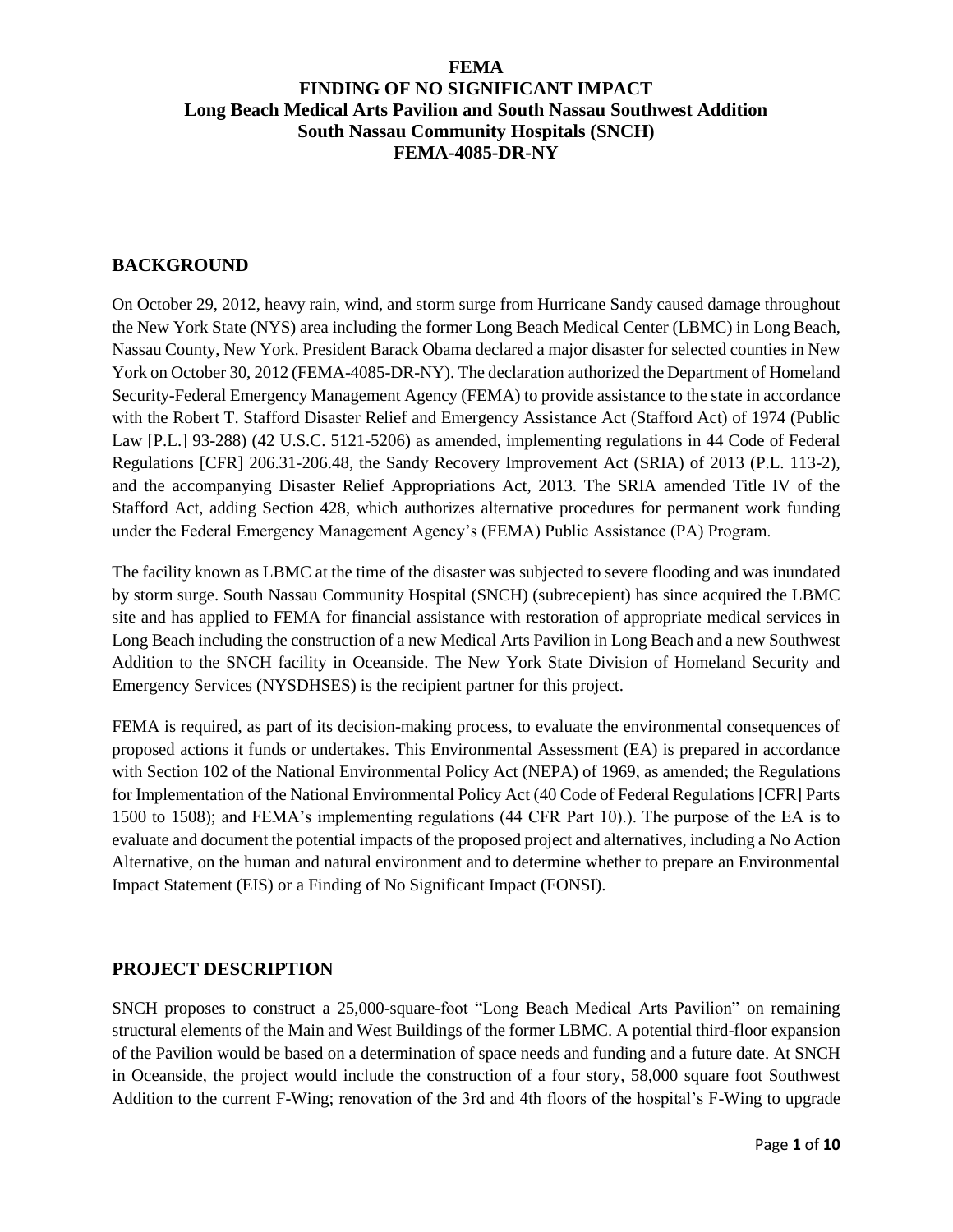existing mechanical systems, conversion of the 3rd floor to a surgical recovery unit and the 4th floor to a Critical Care Unit; construction of a connecting bridge to the new Southwest Addition; expansion of the Central Utility Plant for the hospital; and upgrades to the emergency electrical infrastructure.

# **SUMMARY OF POTENTIAL IMPACTS AND MITIGATION**

There would be no effect on soils, topography, geology, or land use. The project sites are currently completely developed in medical facility uses and those conditions will not change. There would also be no effect on historic and archaeological resources.

Construction activity would result in emissions of air pollutants and greenhouse gases, but emissions would be temporary and, by implementing best management practices (BMPs), impacts on air quality and climate change would be below *de minimis* levels. Use of backup generators during operations would also generate air and greenhouse gas emissions, but these activities would be temporary, negligible, and mitigated by the installation of high efficiency equipment. The expanded medical facilities will provide mitigation for climate change-induced disease and illness. Construction would result in minor, short-term, adverse impacts related to noise and traffic, but these would be minimized through adherence to local regulations.

There would be negligible to minor adverse impacts on water resources due to construction. Water quality, floodplains, and coastal resources would be affected through stormwater runoff from disturbed areas during construction. The use of BMPs and compliance with a NYSDEC SPDES general permit would minimize impacts on the adjacent Reynolds Channel. There would be no effects on wetlands or the sole source aquifer. The new Medical Arts Pavilion will have a negligible beneficial effect on floodplains because it will reduce the mass below the 500-year flood elevation and improve flood flow-through under the building. The project is consistent with NYSDOS coastal policies.

The implementation of water quality BMPs would minimize potential effects on biological resources including vegetation, and wildlife. The installation of new native landscaping following construction will result in negligible beneficial effects on wildlife. Construction and operation would have no effect on threatened or endangered species or designated critical habitats.

There would be a minor effect on infrastructure and utilities during construction, but because more energy efficient systems will be installed and both facilities will have backup generators, there will be no longterm or operational effects on utilities. The provision of emergency services that are more resilient in the event of floods and storms will benefit the Long Beach community. There would continue to be the potential for storm events to limit or prevent access from Long Beach to SNCH for other medical services in the long term. Environmental Justice (low-income and minority) population identified in Long Beach would be negligibly affected by construction activity including heavier traffic patterns and noise but would benefit from the expanded and mitigated medical services. During construction, excavation and ground disturbance has the potential to encounter hazardous materials resulting in negligible, short-term, adverse impacts.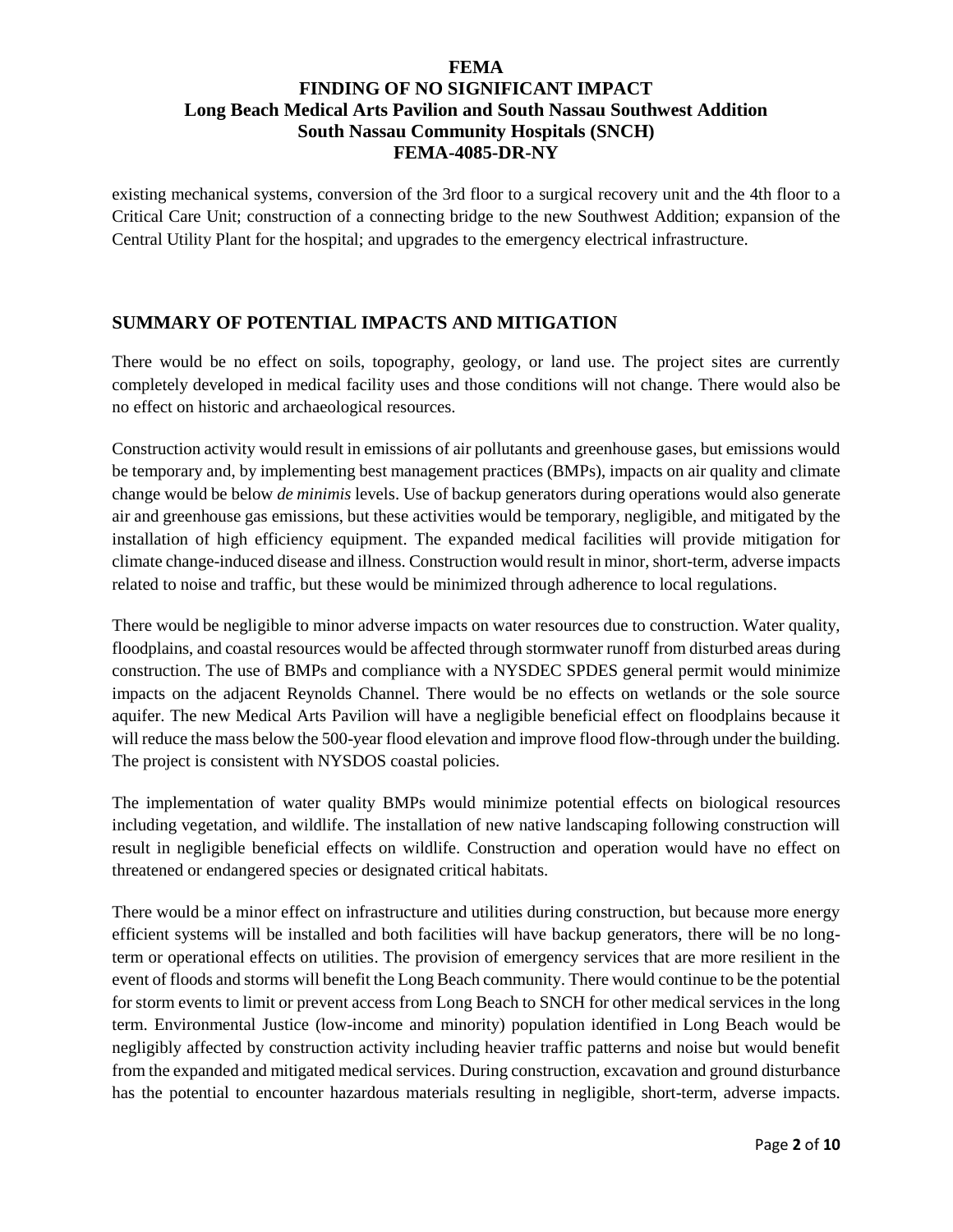Although hospitals routinely store and dispose of hazardous materials, there would be no impact on the human environment when these materials are handled in accordance with state and federal regulations.

At the time of FONSI signing, the subrecipient had not begun the NYS Environmental Quality Review (SEQR) process. As data becomes available during the review it will be sent to FEMA for review. If data changes the impact analysis in the EA, a supplemental EA may be required.

#### **PUBLIC INVOLVEMENT**

An electronic copy of the EA was made available by email request and for download at <http://www.southnassau.org/fema/>*.* The public was invited to submit written comments by mail to: FEMA Region II – DR-4085-NY, 26 Federal Plaza, New York, NY 10278 Attn: South Nassau Community Hospitals EA Comments, or: FEMA-4085-Comment@fema.dhs.gov.

This EA reflects the evaluation and assessment of the federal government, the decision maker for the federal action; however, FEMA has taken into consideration substantive comments received during the public review period to inform the final decision regarding grant approval and project implementation.

#### **PERMITS & PROJECT CONDITIONS**

SNCH is responsible for obtaining and adhering to all applicable federal, state, and local permits, permit conditions, regulatory compliance, and authorizations for project implementation. Any substantive change to the approved scope of work would require re-evaluation by FEMA for compliance with NEPA and other environmental and historic preservation laws and EOs. SNCH must also adhere to the following conditions during project implementation. Failure to comply with grant conditions may jeopardize federal funds.

- 1) Mitigation measures would be employed that may include, at a minimum, covering spoil piles, covering the haul vehicle loads that contain fill or cut materials, and spraying the site with water during construction.
- 2) Adequate maintenance of equipment must be ensured, including proper engine maintenance, adequate tire inflation, and proper maintenance of pollution control devices.
- 3) Running times for fuel-burning equipment would be kept to a minimum, and engines would be properly maintained. Ultra-low sulfur diesel fuel would also be utilized. EPA conformity analysis shall be conducted in accordance with federal general conformity regulations as required by the Clean Air Act to ensure that emissions would not affect the state's ability to meet the NAAQS and New York State Ambient Air Quality Standards.
- 4) The central utility plant at SNCH will require a construction and operation permit from the NYSDEC.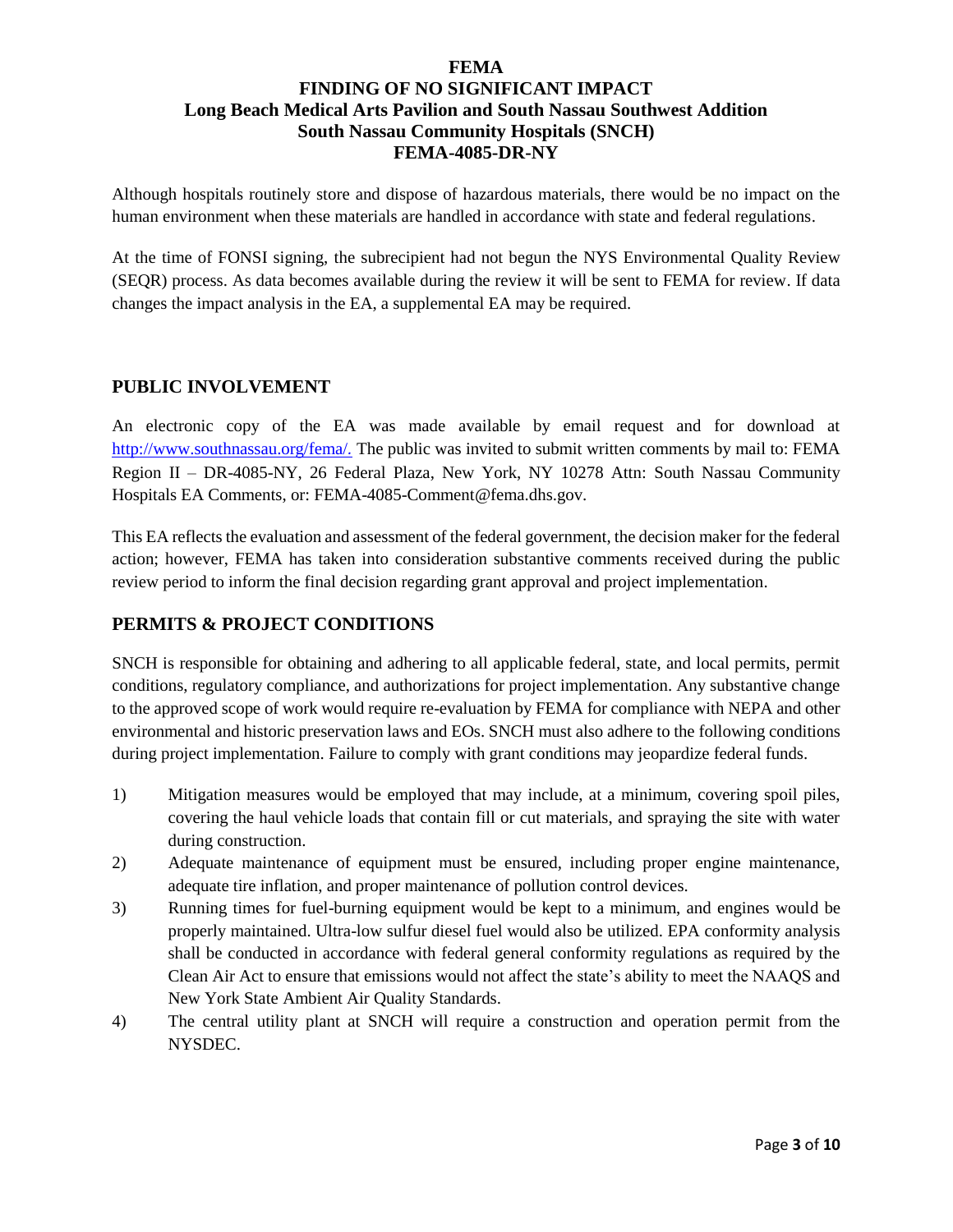### **FEMA**

# **FINDING OF NO SIGNIFICANT IMPACT Long Beach Medical Arts Pavilion and South Nassau Southwest Addition South Nassau Community Hospitals (SNCH) FEMA-4085-DR-NY**

- 5) Measures to reduce runoff would be employed that may include construction site stabilization, dust control, sediment traps, and temporary swales. Coverage under NYSDEC SPDES general permit would be required if one or more acre of soil is disturbed at each site.
- 6) If threatened or endangered species are found on site, construction will cease and consultation with FEMA and USFWS will be done.
- 7) In the event of an unexpected discovery of cultural resources, the subrecipient shall immediately stop construction in the vicinity of the discovery; and take all reasonable measures to avoid or minimize harm to the property until FEMA has completed consultation with the SHPO.
- 8) Revegetation of exposed soils should use native planting of landscape vegetation following construction.
- 9) Though sites are not within invasive species quarantine zones, BMPs required by USDA and NYS Department of Agriculture and Markets would be used if invasive species are discovered.
- 10) Noise abatement in residential areas shall limit construction activities, including operation of heavy machinery, by ensuring that construction activities are not conducted during early morning or late evening hours according to local ordinances.
- 11) Local ordinances for work around utilities must be followed. Electric utility connections shall be approved by the affected public service companies and be completed in accordance with their requirements and local building codes.
- 12) Excavated soil and waste materials, including hazardous waste, shall be managed and disposed of in accordance with applicable federal, state, and local regulations. Solid waste haulers shall be required to have an NYSDEC waste hauler permit and all must shall be disposed of or processed at an NYSDEC permitted facility.
- 13) When a draft is complete, SNCH will provide a copy of the State Environmental Quality Review (SEQR) to FEMA for coordination with EPA.
- 14) Construction activities cannot be initiated until 15 days after the date that the FONSI has been signed as "APPROVED" at the LBMC site.

### **PUBLIC COMMENTS**

During the 15 day public comment period that ended July 5<sup>th</sup> 2016, FEMA received public comments on the EA. The below table states who made the comment, what their comment was, and FEMA's response. Any comment regarding formatting and grammar is not addressed below but has been updated in the EA.

| <b>Commenter</b>     | <b>Comment</b>                           | <b>FEMA's Response</b>            |
|----------------------|------------------------------------------|-----------------------------------|
| FEMA Office of       | There is discussion in the EA about      | FEMA received NYS Department of   |
| <b>Chief Council</b> | coastal resources and a consultation     | State general concurrence to the  |
|                      | letter to NYS Department of State was    | project during the public comment |
|                      | included in the appendices, however the  | period on June 6, 2016.           |
|                      | response does not appear to be included. |                                   |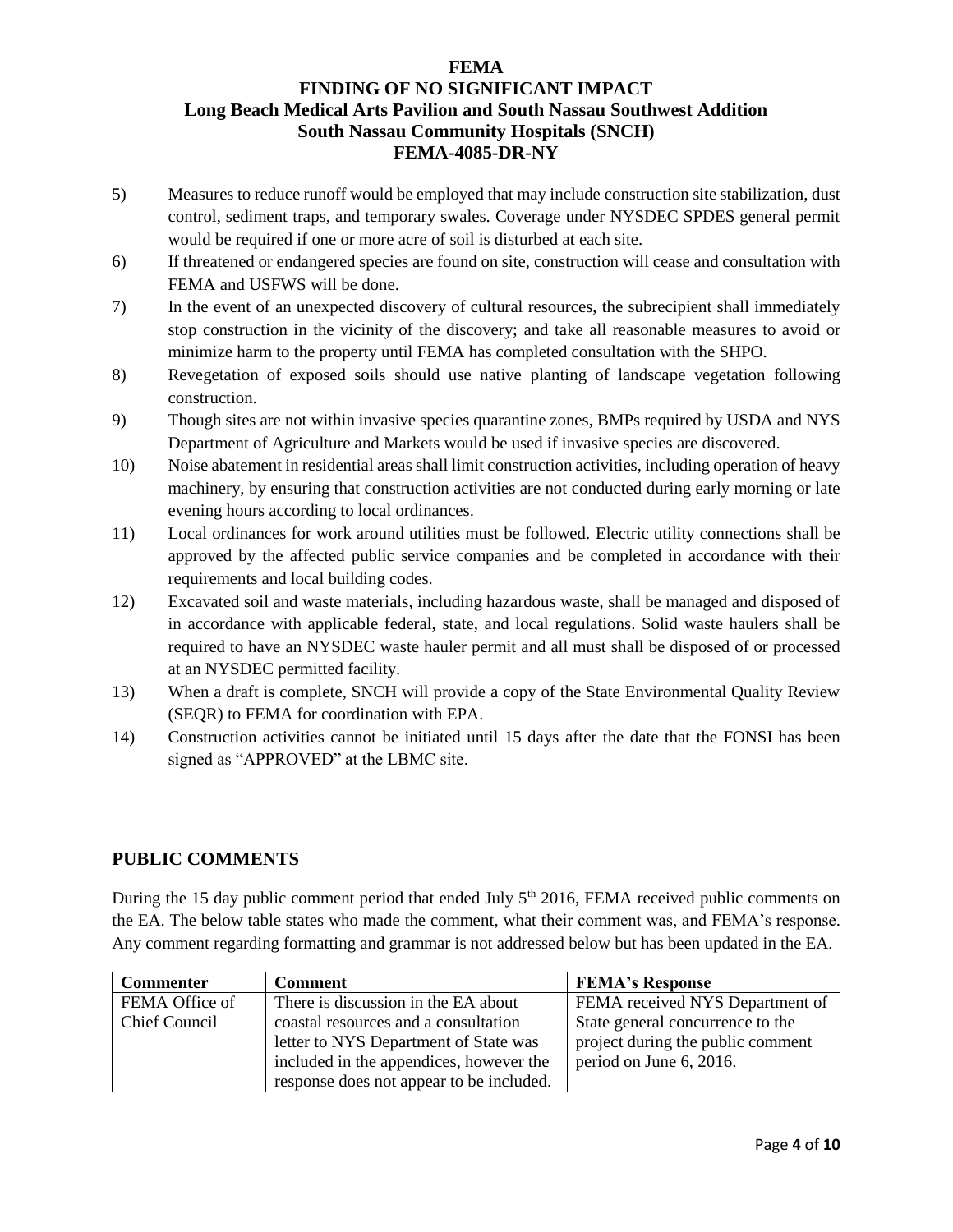| <b>US</b> Environmental<br>Protection Agency | Section 5.1, Alternative 2. While the EA<br>states that the expected emissions for<br>construction are below General<br>Conformity de minimus values, the<br>document does not provide information<br>necessary to support a General<br>Conformity Applicability Analysis. The<br>analysis should include the<br>subrecipient's best estimate of mobile<br>source equipment types (ie cranes,<br>backhoes) to be used during<br>construction, the emissions factors for<br>that equipment and total emissions. In<br>this case, it should also include the<br>construction emissions from both<br>projects. | As of the drafting of the<br>Environmental Assessment,<br>substantive estimates of mobile<br>emissions had not yet been prepared.<br>FEMA anticipates that this will be<br>further detailed in the subrecipient's<br><b>State Environmental Quality</b><br>Review. Based on other FEMA-<br>funded projects in New York, best<br>estimates for mobile emissions are as<br>follows; 22 tons/yr or NOx, 2 tons/yr<br>for VOC, 21 tons/yr for CO, 1 ton/yr<br>for $PM_{2.5}$ , and 0.11 tons/yr for $SO_2$ .<br>De minimus thresholds are as<br>follows; 100 tons/yr or NOx, 50<br>tons/yr for VOC, 100 tons/yr for CO,<br>100 ton/yr for $PM_{2.5}$ , and 100 tons/yr<br>for $SO_2$ . FEMA anticipates that this<br>project will be comparable or less<br>than these estimates. When this<br>information is available, FEMA will<br>resume coordination with EPA. |
|----------------------------------------------|-------------------------------------------------------------------------------------------------------------------------------------------------------------------------------------------------------------------------------------------------------------------------------------------------------------------------------------------------------------------------------------------------------------------------------------------------------------------------------------------------------------------------------------------------------------------------------------------------------------|----------------------------------------------------------------------------------------------------------------------------------------------------------------------------------------------------------------------------------------------------------------------------------------------------------------------------------------------------------------------------------------------------------------------------------------------------------------------------------------------------------------------------------------------------------------------------------------------------------------------------------------------------------------------------------------------------------------------------------------------------------------------------------------------------------------------------------------------------------------|
| <b>US</b> Environmental<br>Protection Agency | Section 5.1. The Air quality section<br>should also include the information that<br>the central utility plant will require a<br>construction and operation permit from<br>NYSDEC.                                                                                                                                                                                                                                                                                                                                                                                                                           | SNCH is required to obtain all<br>applicable local, State, and Federal<br>permits as a condition of FEMA<br>funding.                                                                                                                                                                                                                                                                                                                                                                                                                                                                                                                                                                                                                                                                                                                                           |
| <b>US</b> Environmental<br>Protection Agency | Section 5.2. The EA does not contain<br>enough information for EPA to<br>determine whether either construction<br>project meets the requirements of<br>Section 1424(e) of the Safe Water<br>Drinking Act.                                                                                                                                                                                                                                                                                                                                                                                                   | While FEMA does not anticipate<br>substantive impacts to sole source<br>aquifers, the data for detailed<br>analysis has not be compiled yet as<br>the engineering and design is still in<br>early stages. FEMA anticipates that<br>such information will be included in<br>the State Environmental Quality<br>Review. When this information is<br>available, FEMA will resume<br>coordination with EPA.                                                                                                                                                                                                                                                                                                                                                                                                                                                        |
| <b>US</b> Environmental<br>Protection Agency | Section 5.5.2. EPA recommends that<br>only native species of plant, shrubs and<br>trees be used as permanent landscaping.                                                                                                                                                                                                                                                                                                                                                                                                                                                                                   | Recommendation included in FONSI<br>conditions.                                                                                                                                                                                                                                                                                                                                                                                                                                                                                                                                                                                                                                                                                                                                                                                                                |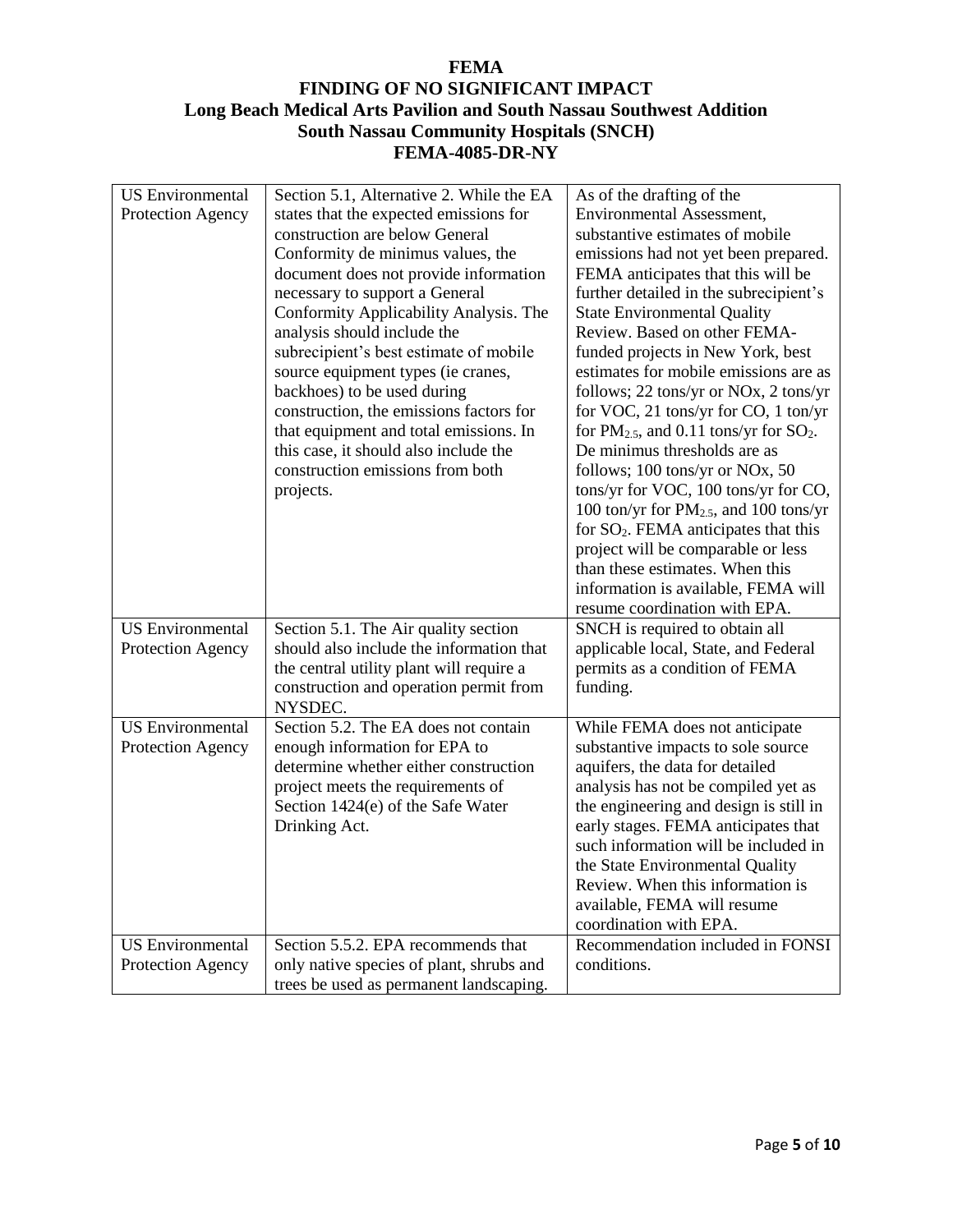| <b>US</b> Environmental<br>Protection Agency | Section 5.7. EPA is concerned that by<br>using the demographics of the entire<br>town of Long Beach, the EA does not<br>realistically determine whether there is a<br>community of concern near the proposed<br>Long Beach Medical Pavilion that would<br>experience a disproportionate amount of<br>impacts from the project. EPA would<br>suggest using a buffer between .5 and 1<br>mile from the Pavilion on EJ Screen to<br>determine whether there was a<br>community of concern in the area.                                                                                                                                                                                                  | Following EPA recommendations,<br>FEMA used both a 1 mile and a .5<br>mile buffer on EJ Screen that<br>showed the one community of<br>concern that was stated in section<br>5.7.1 and no others. The impact<br>analysis in EA remains applicable.                                                                                                                                                                                                                                                                                                                                                                                                                                                                                                                                                                                                                                                                                       |
|----------------------------------------------|------------------------------------------------------------------------------------------------------------------------------------------------------------------------------------------------------------------------------------------------------------------------------------------------------------------------------------------------------------------------------------------------------------------------------------------------------------------------------------------------------------------------------------------------------------------------------------------------------------------------------------------------------------------------------------------------------|-----------------------------------------------------------------------------------------------------------------------------------------------------------------------------------------------------------------------------------------------------------------------------------------------------------------------------------------------------------------------------------------------------------------------------------------------------------------------------------------------------------------------------------------------------------------------------------------------------------------------------------------------------------------------------------------------------------------------------------------------------------------------------------------------------------------------------------------------------------------------------------------------------------------------------------------|
| <b>US</b> Environmental<br>Protection Agency | Section 5.9. EPA is concerned that the<br>traffic analysis is not adequate to<br>determine whether the projects will<br>generate more traffic on local streets.<br>The EA should include baseline or<br>existing traffic volumes for each hospital<br>and then determine the increase in future<br>traffic volumes generated by each<br>hospital renovation/construction. It<br>appears that both projects will provide<br>health care for more patients and<br>therefore, will increase traffic to the<br>facilities. It should then be determined<br>whether an increase (if any) in traffic<br>will impact the existing level of service<br>on the residential roads leading to each<br>hospital. | FEMA conducted additional<br>evaluation of potential traffic<br>impacts. This additional evaluation<br>suggests an estimated increase in<br>traffic near Oceanside of 1.5 percent.<br>This increase in traffic was estimated<br>using available traffic counts on<br>local roads from NYSDOT and<br>comparing count to SNCH's<br>estimated increase in emergency<br>visit capabilities and increase in<br>beds. FEMA anticipates that traffic<br>to the Long Beach site to be<br>comparable to pre-disaster<br>conditions as the first source of<br>medical services in the community.<br>FEMA anticipates that the traffic<br>impacts at the Oceanside site will be<br>minor and similar or negligible at the<br>Long Beach site. FEMA anticipates<br>that these estimates will be further<br>refined in the State Environmental<br>Quality Review as the engineering,<br>design, and more detailed estimates<br>are prepared by SNCH. |
| Beach to Bay Civic<br>Association            | Cover letter indicates response to the<br>Notice of Availability of the<br>Environmental Assessment for the Long<br>Beach Medical Arts Pavilion and South<br>Nassau Southwest Addition.                                                                                                                                                                                                                                                                                                                                                                                                                                                                                                              | The website referenced in the cover<br>letter includes a typo that was not<br>present in the legal notices published<br>in Newsday, the Long Beach Herald,<br>and submitted to SNCH for local<br>distribution. The result of this is that<br>FEMA did not receive comments<br>from Beach to Bay Civic<br>Association during the public<br>comment period. FEMA recognizes                                                                                                                                                                                                                                                                                                                                                                                                                                                                                                                                                               |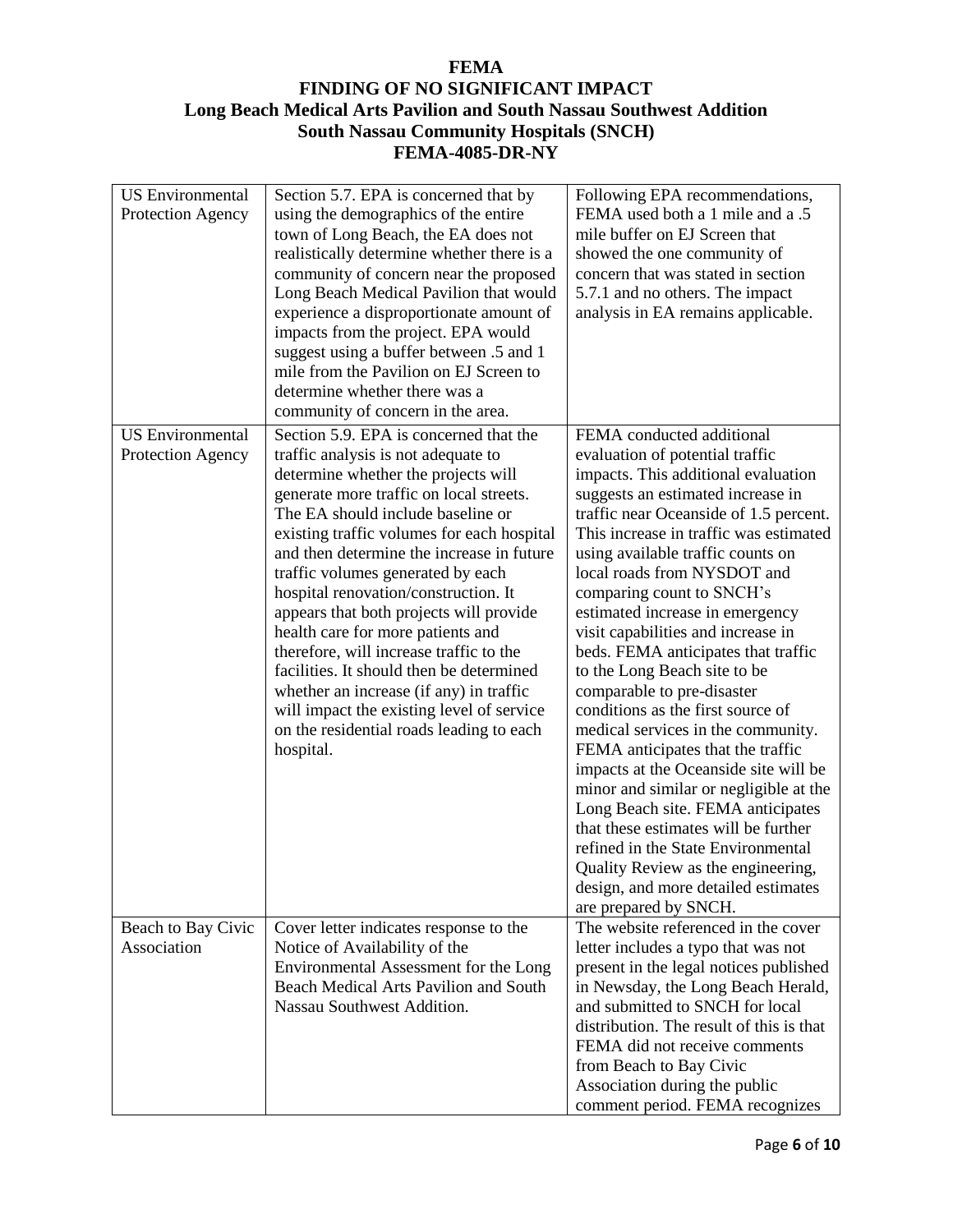|                    |                                              | that the community has had concerns     |
|--------------------|----------------------------------------------|-----------------------------------------|
|                    |                                              | since Hurricane Sandy impacted          |
|                    |                                              | New York and thus is considering        |
|                    |                                              | these comments submitted after the      |
|                    |                                              | comment period.                         |
| Beach to Bay Civic | The FEMA report improperly states the        | FEMA is neither a regulatory agency     |
| Association        | purpose of the Project ("restore             | nor a public health agency and thus     |
|                    | appropriate medical services to Long         | defers to those entities to establish   |
|                    | Beach and the Subrecipient's service         | what constitutes appropriate levels of  |
|                    | area"). It improperly expands the scope      | service. SNCH has been determined       |
|                    | of the project beyond the affected five      | to be an eligible applicant with an     |
|                    | towns in the Barrier Island Community.       | eligible scope of work under the        |
|                    |                                              | Robert T. Stafford Act, as amended      |
|                    |                                              | and including the alternate             |
|                    |                                              | procedures introduced by the Sandy      |
|                    |                                              | Recovery Improvement Act (SRIA)         |
|                    |                                              | in 2013. As SNCH is a medical           |
|                    |                                              | institution and regulated by the NYS    |
|                    |                                              | Department of Health, FEMA defers       |
|                    |                                              | to SNCH and NYS DOH expertise in        |
|                    |                                              | determining what constitutes            |
|                    |                                              | appropriate levels of service and       |
|                    |                                              | what would be permitted in the          |
|                    |                                              | community.                              |
| Beach to Bay Civic | The FEMA report "Finding that there is       | EPA requested that FEMA consider        |
| Association        | No Significant Impact" (FONSI)               | additional data for Environmental       |
|                    | regarding the proposal to build a medical    | Justice and Transportation              |
|                    | services solution in Oceanside and Long      | (comments and responses included        |
|                    | Beach materially understates the impact      | above). FEMA understands that           |
|                    | on the Barrier Island Community.             | populations that seek medical           |
|                    | Specifically, the report erroneously         | treatment at the proposed Long          |
|                    | understates the impacts related to factors   | Beach Medical Pavilion or the free-     |
|                    | 5.7 (Environmental Justice), 5.9             | standing Emergency Department           |
|                    | (Transportation) and, most importantly,      | will be treated as deemed               |
|                    | 5.11 (Public Health and Safety). This last   | appropriate by medical industry         |
|                    | factor is most important. Our incidence      | standards and as required by            |
|                    | of critical health conditions (Stroke,       | applicable laws. As design and          |
|                    | Trauma, Heart Conditions, and Severe         | regulatory review is still in the early |
|                    | Broken Bones) is higher than most            | stages, FEMA anticipates that           |
|                    | Nassau communities. We cannot afford         |                                         |
|                    |                                              | additional data will be developed       |
|                    | to be reliant on a health care solution that | and explored during the State           |
|                    | requires our population to be transported    | <b>Environmental Quality Review</b>     |
|                    | over a bridge system that was                | (SEQR) process to ensure                |
|                    | unavailable over 800 times in a recent       | compliance with state and local laws.   |
|                    | report period.                               | A Finding of No Significant Impact      |
|                    |                                              | (FONSI) is a determination of the       |
|                    |                                              | federal action proposed for funding     |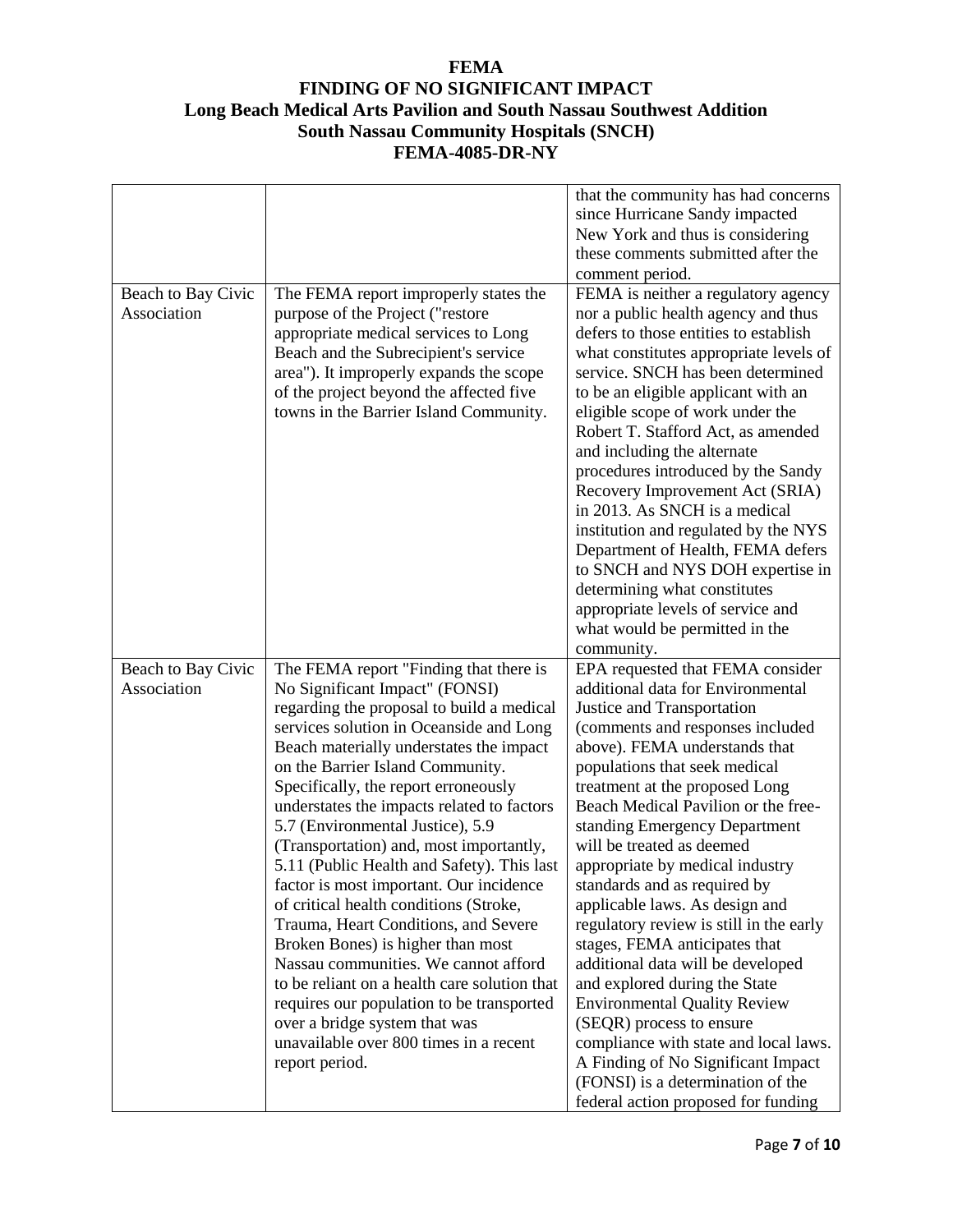|                                   |                                                                                                                                                                                                                                                                                                                                                                                                                                                                                                                                                                                                                         | in comparison to existing<br>circumstances in relation to federal<br>laws and executive orders; FEMA<br>understands that current existing<br>services are limited to off-island care<br>and Emergency Department services,<br>therefore the proposed project is an<br>improvement to the currently<br>compromised health care services<br>and consistent with federal laws and<br>executive orders. The proposed<br>project includes consideration of<br>future expansion to accommodate<br>changes in service needs, the design<br>of which are still in early stages.                                                               |
|-----------------------------------|-------------------------------------------------------------------------------------------------------------------------------------------------------------------------------------------------------------------------------------------------------------------------------------------------------------------------------------------------------------------------------------------------------------------------------------------------------------------------------------------------------------------------------------------------------------------------------------------------------------------------|---------------------------------------------------------------------------------------------------------------------------------------------------------------------------------------------------------------------------------------------------------------------------------------------------------------------------------------------------------------------------------------------------------------------------------------------------------------------------------------------------------------------------------------------------------------------------------------------------------------------------------------|
| Beach to Bay Civic<br>Association | The reliance on Bruce Vladeck's report<br>to discount an alternative to rebuild a<br>Long Beach focused facility fails to<br>respond to critical considerations (e.g.<br>Alternative 2/Oceanside-Long Beach<br>does not resolve critical Doctor<br>shortages). Further, other data provided<br>by South Nassau and reported by FEMA<br>inaccurately describes current and future<br>emergency services (the reason only<br>8.7% of Long Beach ER patients go to<br>another Hospital is because the 9 most<br>critical medical conditions currently are<br>not allowed to be transported by<br>ambulance to Long Beach). | FEMA understands the report<br>authored by Bruce Vladeck to be a<br>third-party, independent study<br>commissioned by SNCH to establish<br>feasible alternatives including fiscal<br>sustainability. The purpose of the<br>project is to restore medical services<br>to the community following the<br>impacts of the disaster. The purpose<br>of the alternate procedures<br>introduced by SRIA is to support<br>eligible applicants with eligible<br>projects to recover in a manner that<br>makes sense to them in a post-<br>disaster environment. The purpose of<br>this project is not intended to address<br>doctor shortages. |
| Beach to Bay Civic<br>Association | The report focuses on information<br>provided by South Nassau, failing to<br>properly consider Community feedback.<br>The Community's preferences, expressed<br>in meetings with South Nassau, a public<br>forum with the Department of Health,<br>conversations with elected officials and<br>over 1000 signed petitions confirm that<br>greater investment in Long Beach-<br>located medical services is preferred by<br>the Community over an Oceanside-Long<br>Beach solution.                                                                                                                                      | The project proposed by South<br>Nassau Communities Hospital,<br>determined to be an eligible<br>applicant with an eligible project<br>under the Robert T. Stafford Act, as<br>amended was considered in this EA.<br>The public comment period ending<br>July 5, 2016 was the forum to<br>consider community feedback on the<br>project proposal. FEMA recognizes<br>that SNCH has been and continues to<br>conduct public outreach and expects<br>the same to continue through the<br>development of the SEQR process.                                                                                                               |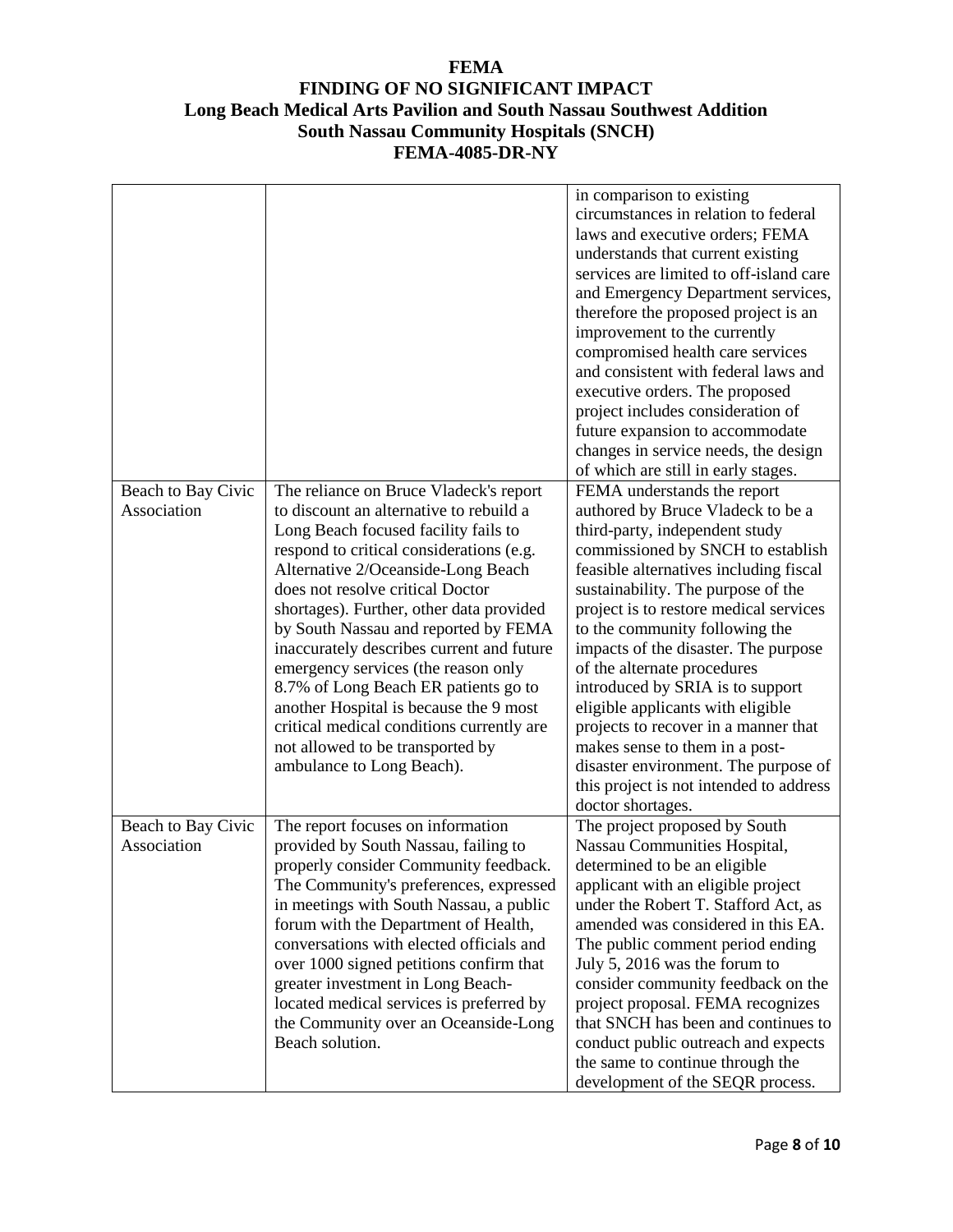| Beach to Bay Civic<br>Association | The FEMA analysis (Section 10.0)<br>Summary of Impacts) recognizes that the<br>Environmental impacts of alternative 2<br>(the Oceanside-Long Beach proposal)<br>are more significant than alternative 3<br>(Long Beach only). We believe this<br>negative gap would be greater if the data<br>were more accurate and if a fourth<br>alternative (rebuild the Long Beach<br>medical facility to a greater degree) was<br>considered.                                                                          | Under NEPA, FEMA is not<br>obligated to consider alternatives<br>that would not be otherwise<br>approvable. FEMA understands that<br>the Department of Health actions<br>following the disaster supports the<br>dismissal of restoration of the<br>facility to pre-existing conditions as<br>not likely to obtain the required<br>certification and permits. Under the<br>Robert T. Stafford act as amended,<br>the subrecipient, SNCH, has<br>proposed an eligible project that this<br>assessment has not found conflict<br>with existing federal regulations or<br>executive orders.                                                                                                                                                                                                                                                                 |
|-----------------------------------|--------------------------------------------------------------------------------------------------------------------------------------------------------------------------------------------------------------------------------------------------------------------------------------------------------------------------------------------------------------------------------------------------------------------------------------------------------------------------------------------------------------|---------------------------------------------------------------------------------------------------------------------------------------------------------------------------------------------------------------------------------------------------------------------------------------------------------------------------------------------------------------------------------------------------------------------------------------------------------------------------------------------------------------------------------------------------------------------------------------------------------------------------------------------------------------------------------------------------------------------------------------------------------------------------------------------------------------------------------------------------------|
| Beach to Bay Civic<br>Association | While FEMA has properly focused on<br>resiliency, it has not recognized the most<br>at-risk locales and populations that<br>require the protection of resiliency.<br>Hurricane Sandy confirmed where the<br>need existed three years ago, and where<br>it will exist in the future. The community<br>needs an investment in the area most at<br>riskan island physically isolated from<br>Oceanside and whose elderly and poor<br>population cannot afford to be separated<br>from appropriate medical care. | The purpose of this project is to<br>restore medical services lost as a<br>result of the disaster while<br>recognizing the options afforded to<br>eligible applicants under the Robert<br>T. Stafford Act, as amended. The<br>proposed action in this assessment is<br>expected to provide greater access to<br>medical care than the temporary<br>facilities that are currently present<br>while also not precluding future<br>expansion based on community<br>needs. Department of Health and<br>industry-recognized needs<br>assessments will be the basis for<br>determining services appropriate to<br>community needs. The proposed<br>action provides greater resiliency of<br>the facility through design that<br>accounts for flood levels that are<br>expected to reduce the chance of<br>closure and comparable damages in<br>future storms. |
| Beach to Bay Civic<br>Association | The report undervalues the need to<br>replace a community asset: our lost<br>Hospital. Public Health and Safety<br>depends on more than just brick and<br>mortar. Our community asserts that the<br>presence of a hospital in Long Beach, not<br>requiring transport to a distant site                                                                                                                                                                                                                       | The proposed project is for the<br>restoration of medical services that<br>meets applicant's request and<br>industry standards in accordance<br>with Federal, State, and local laws.                                                                                                                                                                                                                                                                                                                                                                                                                                                                                                                                                                                                                                                                    |